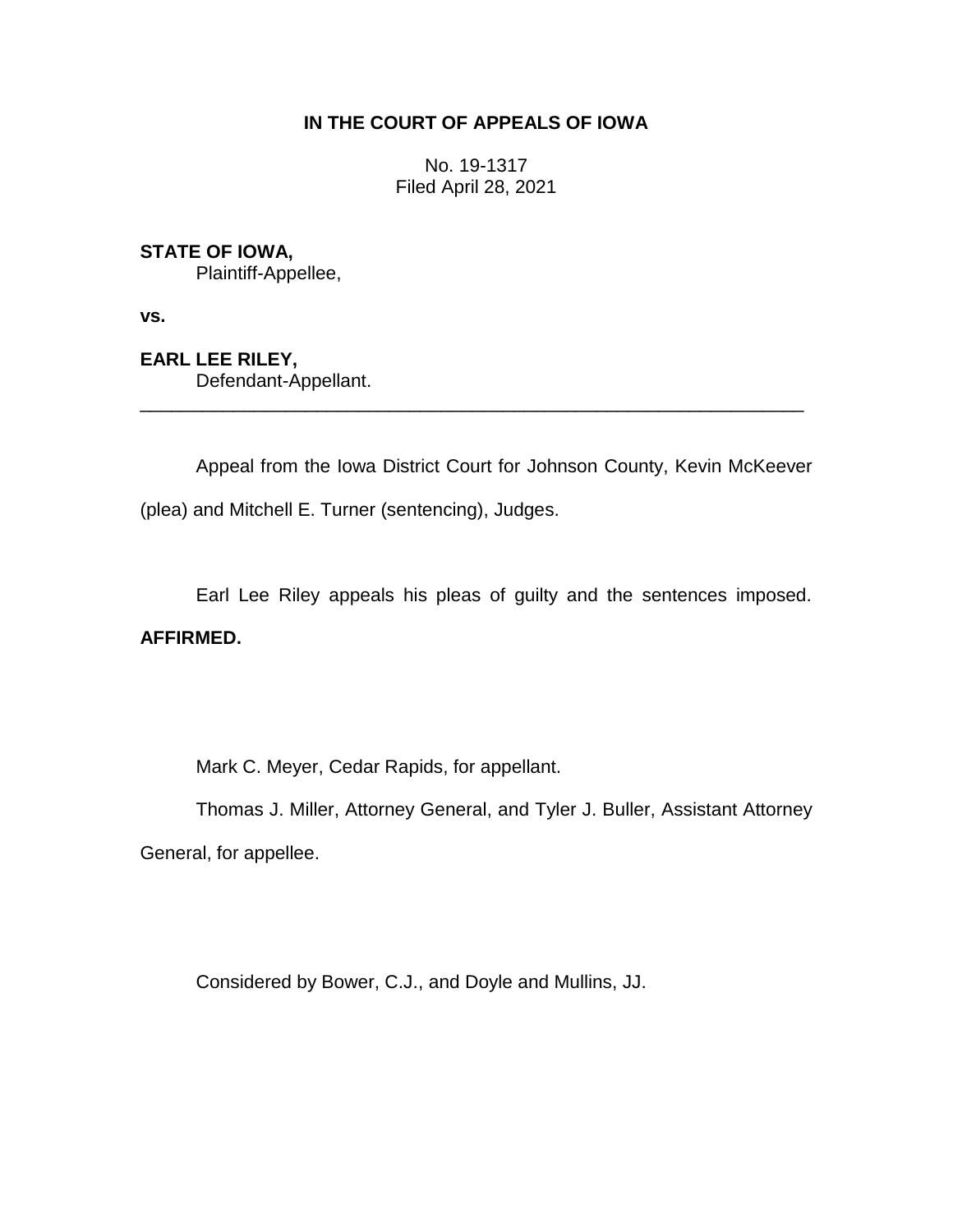#### **BOWER, Chief Judge.**

Earl Lee Riley entered guilty pleas on four of five counts with which he was originally charged. He pleaded guilty to: on count 1, a lesser-included offense of second-degree burglary, a class "C" felony; on count 2, first-degree theft, a class "B" felony; on count 3, a lesser-included offense of second-degree theft, a class "C" felony; and on count 5, a lesser-included offense of third-degree sexual abuse, a class "C" felony. The plea agreement provided all sentences would run consecutively and count 4 would be dismissed. Judgment and sentence were entered on July 23, 2019.

Riley appeals, alleging defects in the plea procedure, plea counsel was ineffective, and the court did not provide adequate reasons for imposing consecutive sentences. Because judgment was entered after July 1, 2019, Riley has no right to appeal his guilty pleas, and because he has failed to establish "good cause" to challenge his sentences, we affirm.

In the 2019 legislative session, the general assembly amended Iowa Code section 814.6(1) (2019). The amendment denies a defendant the right of appeal from a guilty plea, except for a guilty plea to a class "A" felony or in a case where a defendant establishes good cause. 2019 Iowa Acts ch. 140, § 28 (codified at Iowa Code § 814.6(1)(a)(3) (2020)). The legislature also amended section 814.7, eliminating direct-appeal ineffective-assistance-of-counsel claims. *See* 2019 Iowa Acts ch. 140, § 31 (codified at Iowa Code § 814.7). These amendments became effective July 1, 2019. *See* Iowa Code § 3.7(1) ("All acts . . . shall take effect on the first day of July following their passage, unless some other specified time is provided."). Our supreme court has held "that date of the *judgment* being appealed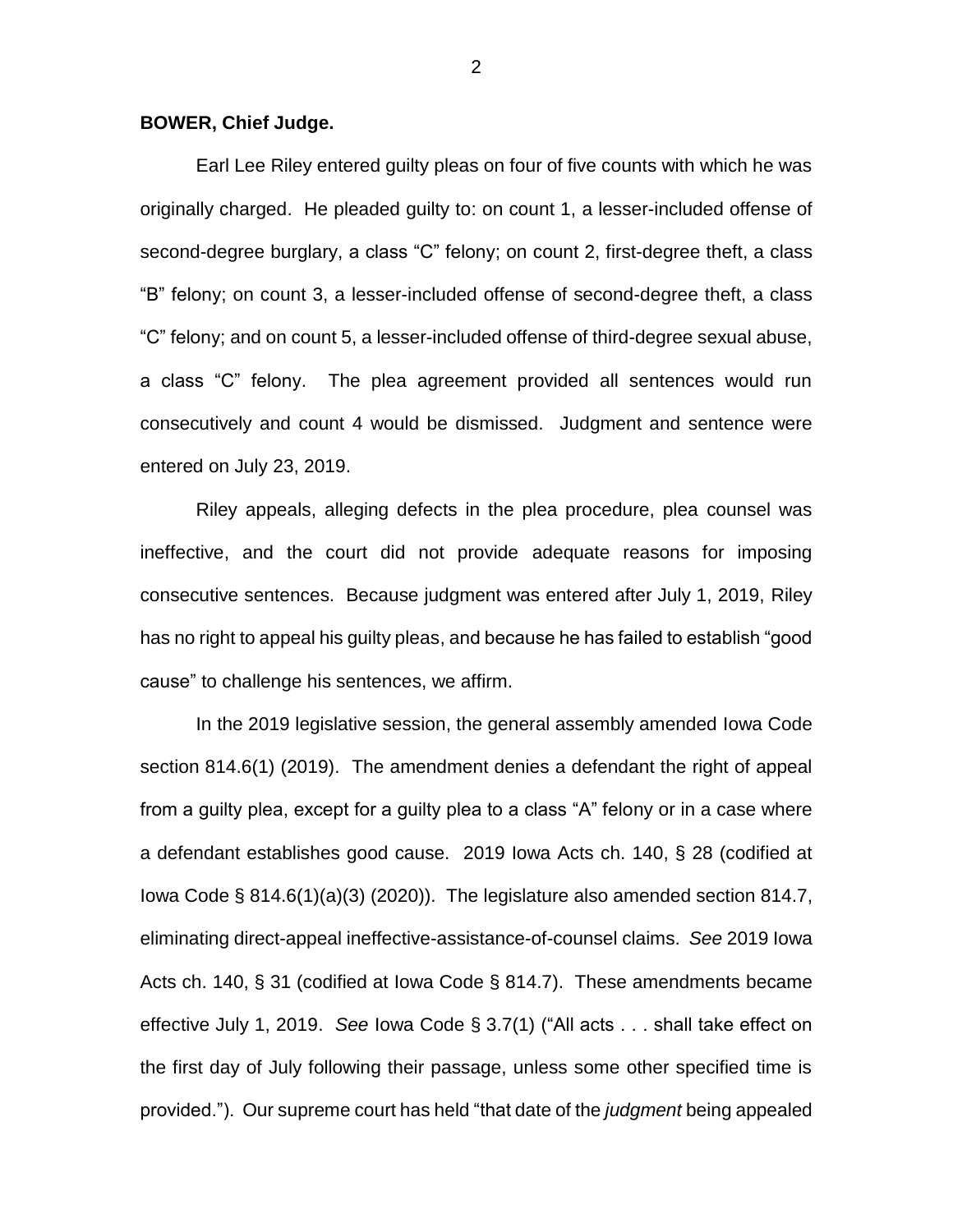controls the applicability of the amendment to section 814.6." *State v. Damme*, 944 N.W.2d 98, 103 n.1 (Iowa 2020). The date of the judgment at issue here was July 23, 2019—after the July 1, 2019 effective date—and the amendments govern. *See id.* at 103 ("The amendment plainly applies to Damme's appeal because her judgment and sentence were entered on July 1, 2019."). *Cf. State v. El-Amin*, 952 N.W.2d 134, 137 n.1 (Iowa 2020) (addressing ineffective-assistance claim for alleged lack of factual basis and noting, "[b]ecause the district court entered El-Amin's judgment of conviction and sentence *before* July 1, 2019, this case is not governed by the amendments that year to Iowa Code sections 814.6 and 814.7 restricting appeals from guilty pleas and ineffective-assistance-of-counsel claims"); *State v. Macke*, 933 N.W.2d 226, 235 (Iowa 2019) ("We conclude the absence of retroactivity language in sections 814.6 and 814.7 means those provisions apply only prospectively and do not apply to cases pending on July 1, 2019.").

Because Riley did not file a motion in arrest of judgment, he has waived any procedural defects in the plea proceeding. Iowa R. Crim. P. 2.24(3)(a) ("A defendant's failure to challenge the adequacy of a guilty plea proceeding by motion in arrest of judgment shall preclude the defendant's right to assert such challenge on appeal."). And under section 814.7, this court is unable to review his ineffectiveassistance-of-counsel claim. Finally, with respect to his challenge to consecutive sentences, *Damme* forecloses a finding of good cause. In *Damme*, the supreme court held

good cause exists to appeal from a conviction following a guilty plea when the defendant challenges his or her sentence rather than the guilty plea. Damme received a discretionary sentence that was neither mandatory *nor agreed to as part of her plea bargain*, and she

3